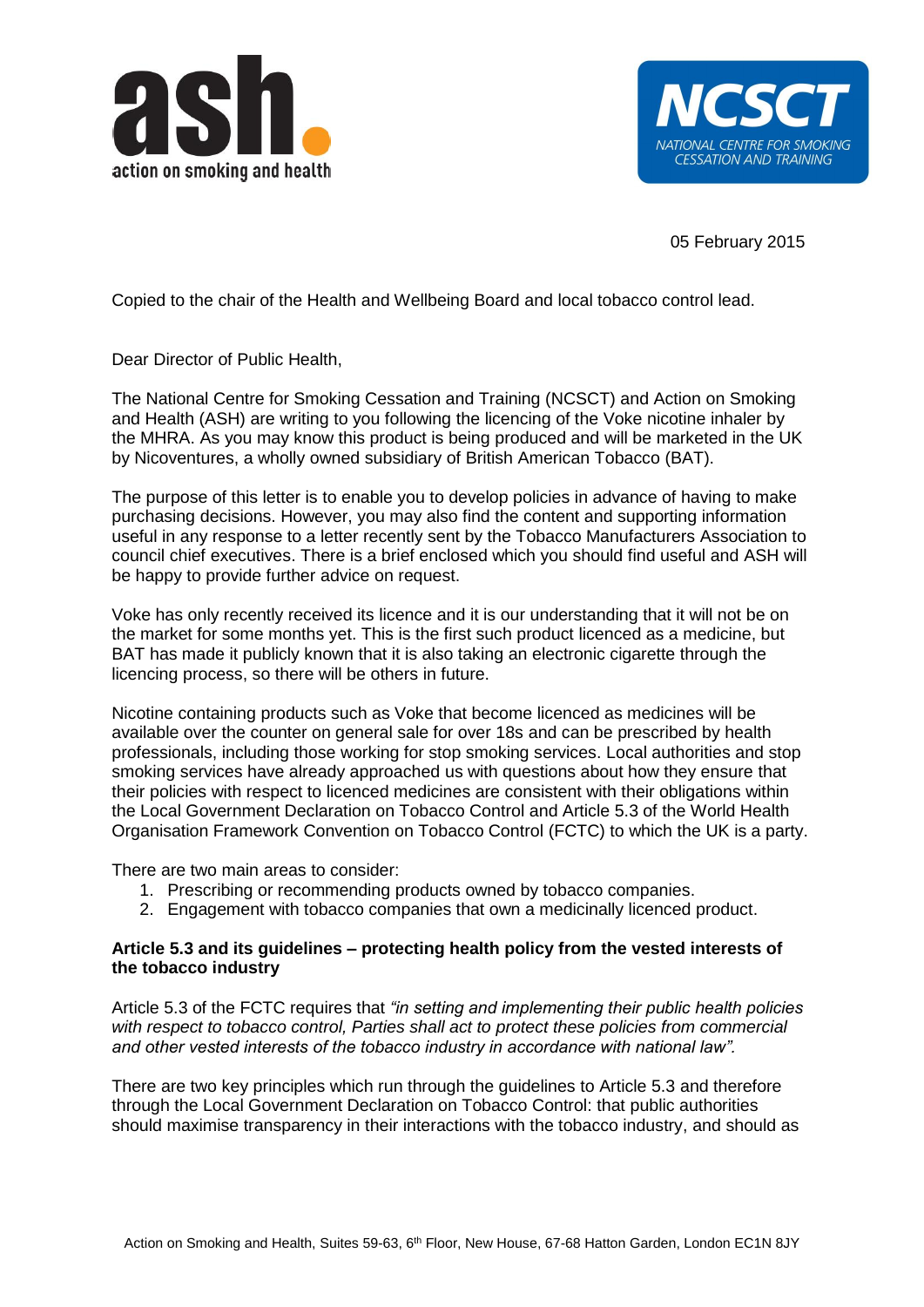far as possible *"interact with the tobacco industry only when and to the extent strictly necessary to enable them to effectively regulate the tobacco industry and tobacco products".*

The guidelines to Article 5.3 make very clear that interaction with the tobacco industry is not forbidden but that great care needs to be taken to ensure that the tobacco industry has no role in policy development. A detailed brief on developing a local policy on Article 5.3 is enclosed with this letter.

## **1. Prescribing or recommending products owned by tobacco companies**

Some of the most effective treatments currently on the market, such as varenicline or combination nicotine replacement therapy, are not always routinely made available to smokers. We would encourage all local organisations to review their current prescribing practices and ensure funding is available for all treatments with a good evidence base. It may then be appropriate to consider whether to prescribe novel products coming to market.

We enclose a note with this letter to support review of local prescribing practice.

The release of new medications in the past has generally resulted in an increased interest in the new product from those quitting smoking. It is worth noting that given the publicity around novel nicotine devices it is likely that when licenced products are on the market smokers will approach services for information, advice and prescriptions. We know that services are already being approached regarding unlicensed products.

The decision over whether an individual should be prescribed or recommended any medicine shown to be effective should be based on professional assessment of the need and potential benefit. If it is believed that a particular product might be a cost-effective way of improving the chances of a smoker quitting there is no reason not to prescribe or recommend the product just because it is manufactured or distributed by an organisation owned by a tobacco company.

## **2. Engagement with tobacco companies that own a medicinally licenced product**

As noted above, the UK is a party to the WHO Framework Convention on Tobacco Control. In addition to this, over one-third of English top tier councils have affirmed this commitment through the Local Government Declaration on Tobacco Control.

**Local authorities do not need to engage with the tobacco industry about any areas of health policy regardless of whether their Stop Smoking Services are prescribing or recommending a product marketed by a tobacco company. Where contact is necessary in relation to licenced medicines that contact should be kept to a minimum, where possible confined to written correspondence and the minutes of all meetings should be made public.** 

## **Next steps**

This is a fast moving area of policy and practice. We would encourage councils and local NHS organisations to:

- have a clear corporate policy in place on engagement with the tobacco industry which all staff and elected members are aware of (see enclosed brief)
- review current prescribing practice in line with NICE guidance and the best available evidence (see enclosed note)
- consider what role newly licenced nicotine delivery devices might have as part of current services, whether recommended or prescribed